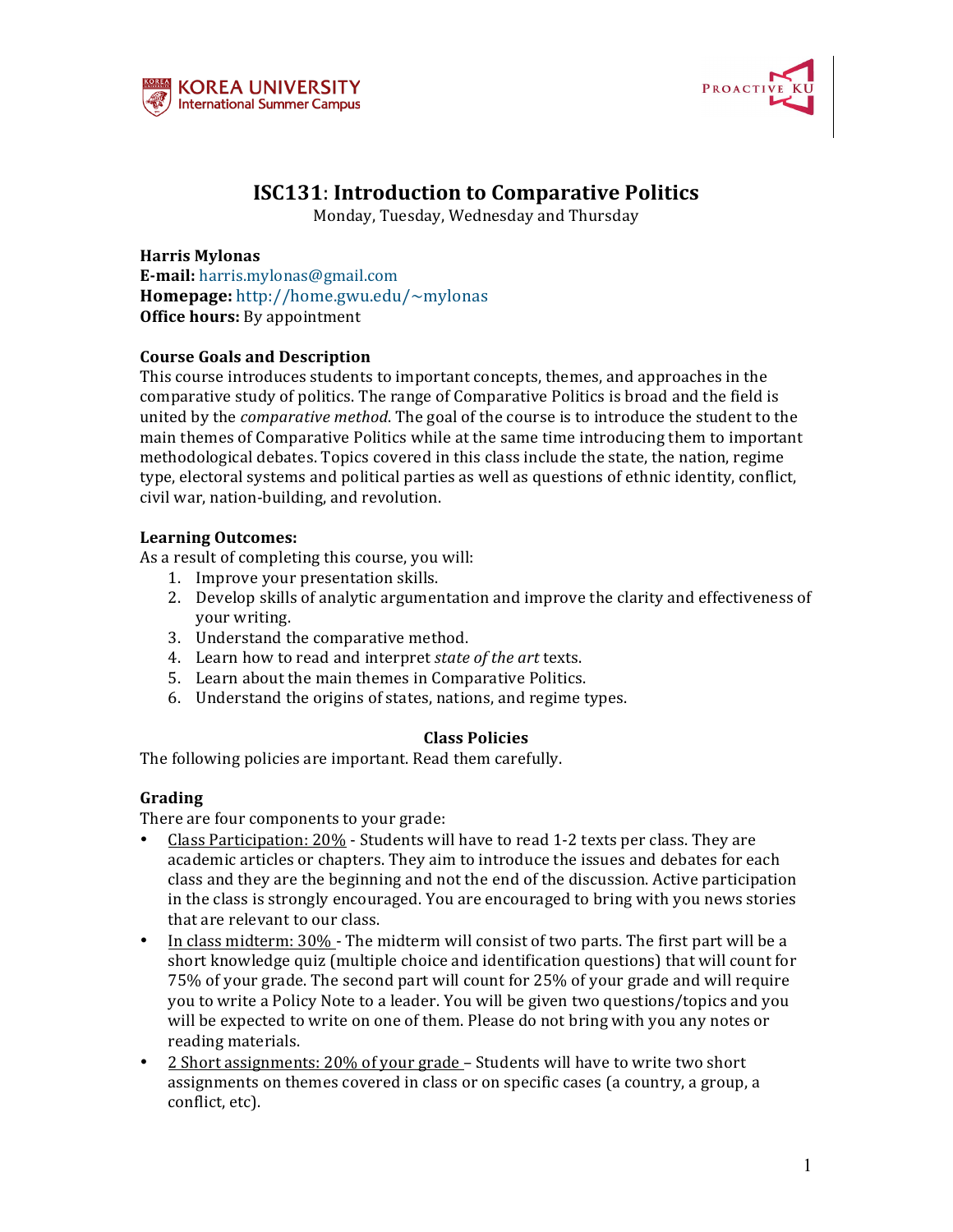• Final Paper: 30% - There will be an in-class closed-book final that will follow the same structure as the midterm.

If you would like me to re-grade your midterm or the final paper, you must submit a *written* request, explaining why you believe you did not receive the proper grade. I reserve the right to raise or lower your grade. There will not be opportunities to do extra-credit work to improve your grade.

# **Make-up exams**

Make-up exams are allowed only if you have consulted with me in advance.

# **Late Work**

Late assignments will lose one third of a full grade (e.g., from an A to a A-, to B+ etc.) for each day after the deadline. There are only two exceptions to the late-assignment policy: illness or family emergency. If either of these circumstances applies, you must provide *written documentation* (such as a doctor's note if you are ill), **and** you must communicate with me *before the assignment is due* (i.e., emailing me on the morning the assignment is due and saying you are sick is not acceptable for avoiding a penalty). I am willing to accommodate documented requests, but you must communicate with me *before* the assignment is due.

**Attendance and Participation**: Class attendance will be formally recorded and participation incorporated into your final grade. Please come to class on time. Feel free to bring a cup of coffee/tea or water, but please don't bring food. Cell phones must be turned off. Laptop volume must be set to "mute." In case of medical and other emergencies, make sure vou notify me in advance and submit relevant documents later.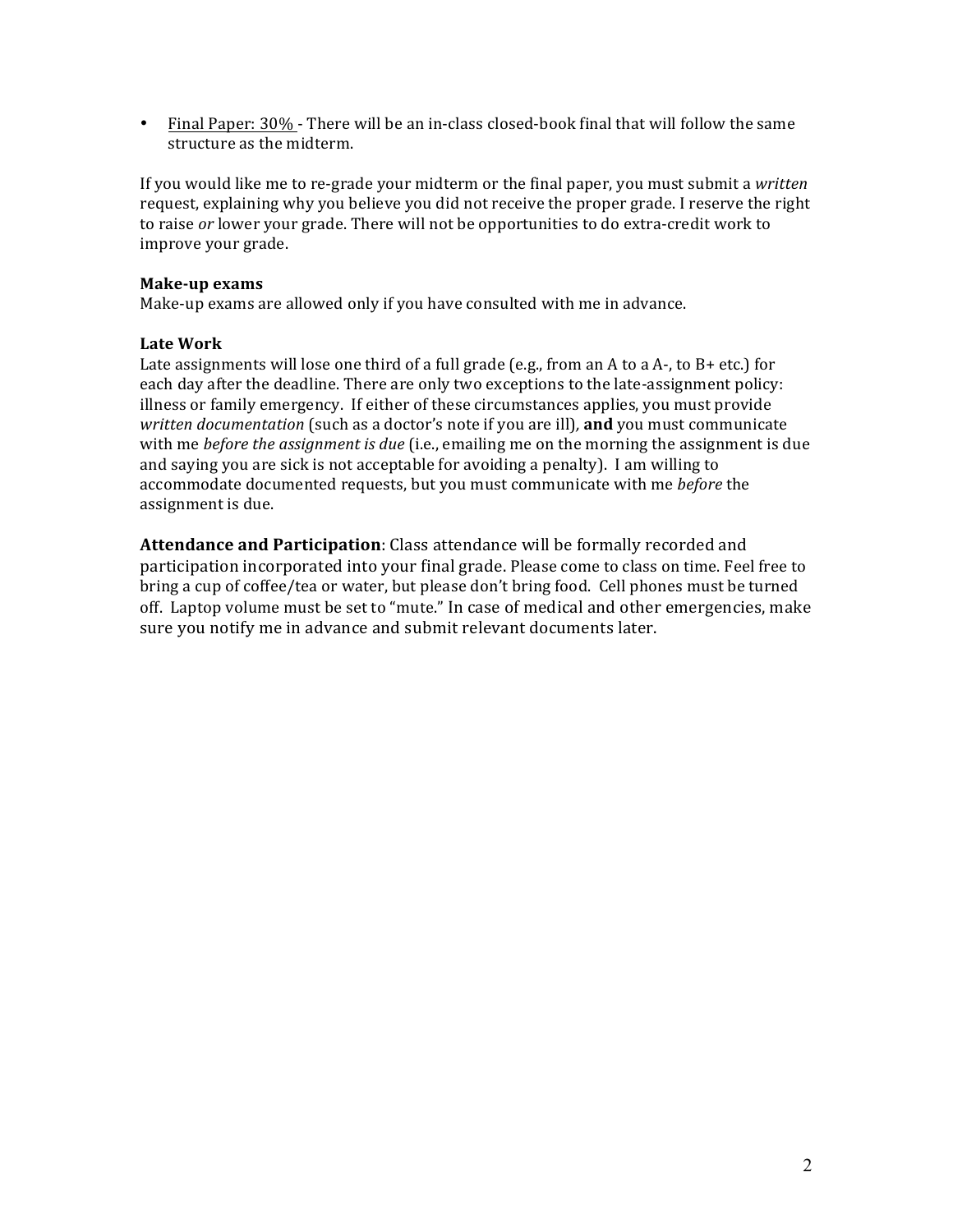



# **Course Schedule:**

# **July 2. What is Comparative Politics?**

Giovanni, Sartori. 1970. "Concept Misformation in Comparative Politics", *American Political Science Review, Vol.* 64, No. 4: 1033-1053.

Lijphart, Arend. 1975. "The comparable-cases strategy in comparative research", in *Comparative Political Studies, Vol. 8, no. 2, July, pp. 158-177.* 

# **July 3. Defining the State**

Max Weber, *Economy and Society*, Guenther Roth and Claus Wittich eds. Berkeley: University of California Press, 1978. 50-58; "The Types of Legitimate Domination", 212-261; 901-905 (Definition of the State); Selections on "Bureaucracy", 956-982, 990-993, and on "Patrimonialism" 1006-1042. 

# **July 4. Defining the Nation**

Renan, Ernest. 1995. "What is a Nation?" in Omar Dahbour and Micheline R. Ishay (eds) The *Nationalism Reader.* Atlantic Highlands, NJ: Humanities Press, pp. 143-155.

Weber, Max. 1996. "Ethnic Groups," in *Theories of Ethnicity: A Classical Reader*. New York: New York University Press. pp. 52-56.

# **July 8. Regime Type**

Alvarez, Mike and José Antonio Cheibub, Fernando Limongi, and Adam Przeworski. 1996. "Classifying political regimes." *Studies in Comparative International Development* 31: 3-34.

# *Freedom House*

# **July 9. What kind of culture is associated with democracy? Does culture explain democracy?**

Inglehart, Ronald & Paul Abramson. 1994. "Economic Security and Value Change." American *Political Science Review,* Vol. 88, No. 2:336-354.

# **July 10. What are the micro foundations of democracy? Why do democracies emerge?**

Olson, Mancur. 1993. "Dictatorship, Democracy, and Development," *American Political Science Review* 87, 567-77.

Huntington, Samuel P. 1965. "Political Development and Political Decay." World Politics 17. Pages 386-430.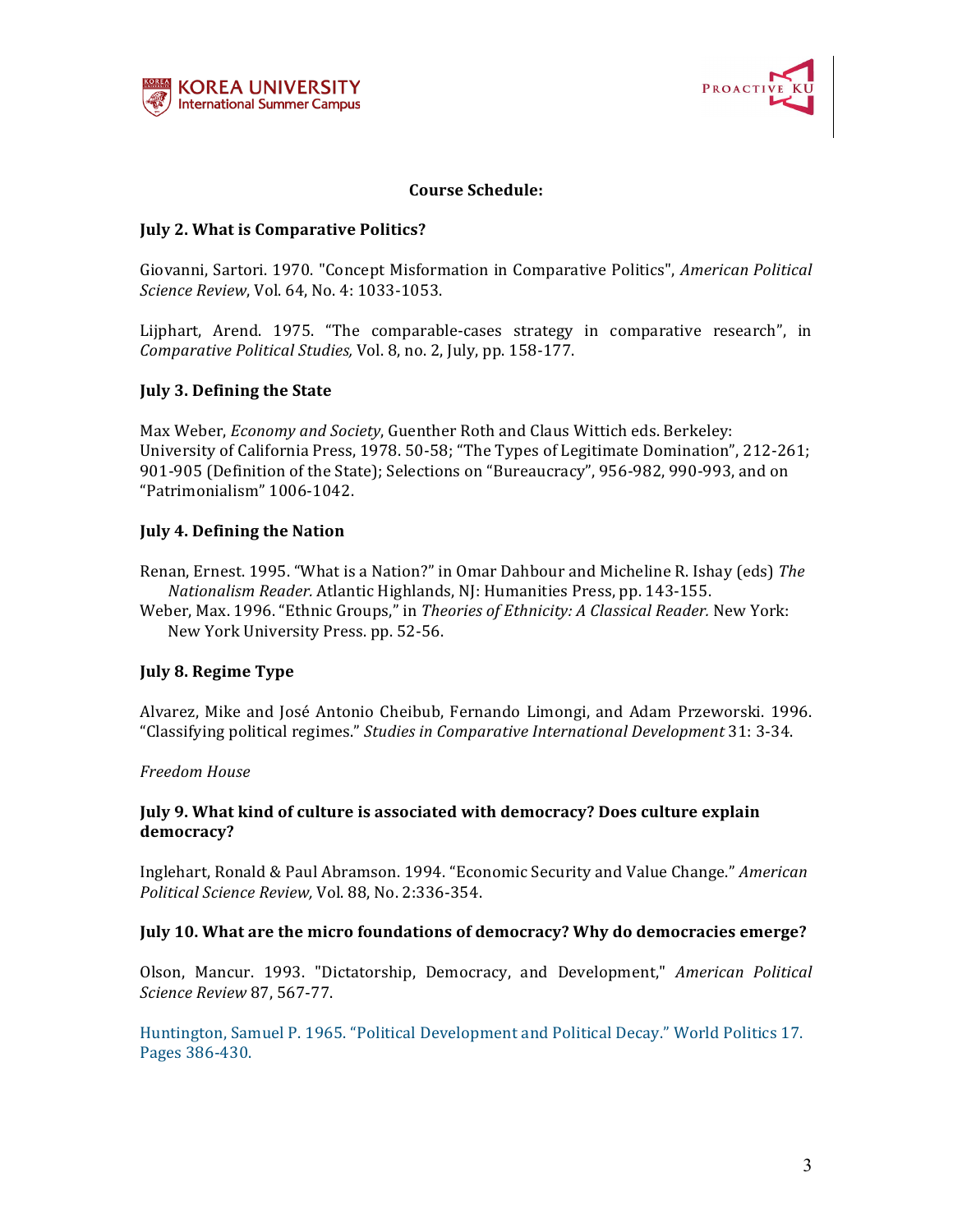## **July 11. What makes democracy endure? Why do democracies break down?**

- Boix, Carles & Susan C. Stokes. 2003. "Endogenous Democratization," *World Politics* 55(4): 517-549.
- Fish, Steven M. & Robin S. Brooks. 2004. "Does Diversity Hurt Democracy?" *Journal of Democracy*.

### **July 15. Do all voting systems lead to the same results?**

Cox, Gary W. 1990. "Centripetal and Centrifugal Incentives in Electoral Systems." *American Journal of Political Science* 34. Pages 903-35

### **July 16. Parties, Elections, Ethnic Cleavages, and Political Competition**

- Harris Mylonas and Nasos Roussias. 2008. "When do Votes Count? Regime Type, Electoral Conduct, and Political Competition in Africa." *Comparative Political Studies*, Vol. 41, No. 11, 1466-1491.
- Darden, Keith and Anna Maria Grzymała-Busse. 2006. "The Great Divide: Literacy, Nationalism, and the Communist Collapse," World Politics - Volume 59, Number 1: 83-115.

# **July 17. Review**

# **July 18. MIDTERM EXAM**

# July 22. Case Selection: Does the world produce all relevant cases?

- Barbara Geddes. 1990. "How the Cases You Choose Affect the Answers You Get: Selection Bias in Comparative Politics." *Political Analysis* 2. Pages 131-152.
- Fearon, James D. 1991. "Counterfactuals and Hypothesis Testing in Political Science." *World Politics* 43. Pages 169-195.

#### **July 23.** Why are there revolutions?

Timur Kuran. 1991. "Now Out of Never: The Element of Surprise in the East European Revolution of 1989 (in Liberalization and Democratization in the Soviet Union and Eastern Europe)", *World Politics* 44(October): 7-48.

# **July 24. What leads to civil war?**

- Fearon, James D. and David D. Laitin, "Ethnicity, Insurgency, and Civil War." *American Political Science Review*, 97:1, 75-90.
- Andreas Wimmer, Lars-Erik Cederman and Brian Min. 2009. "Ethnic politics and armed conflict. A configurational analysis of a new global dataset", in American Sociological Review 74(2): 316-337.

# **July 25. Why do ethnic groups fight?**

David D. Laitin and James D. Fearon. 1996. "Explaining Interethnic Cooperation," American *Political Science Review* 90: 715-35.